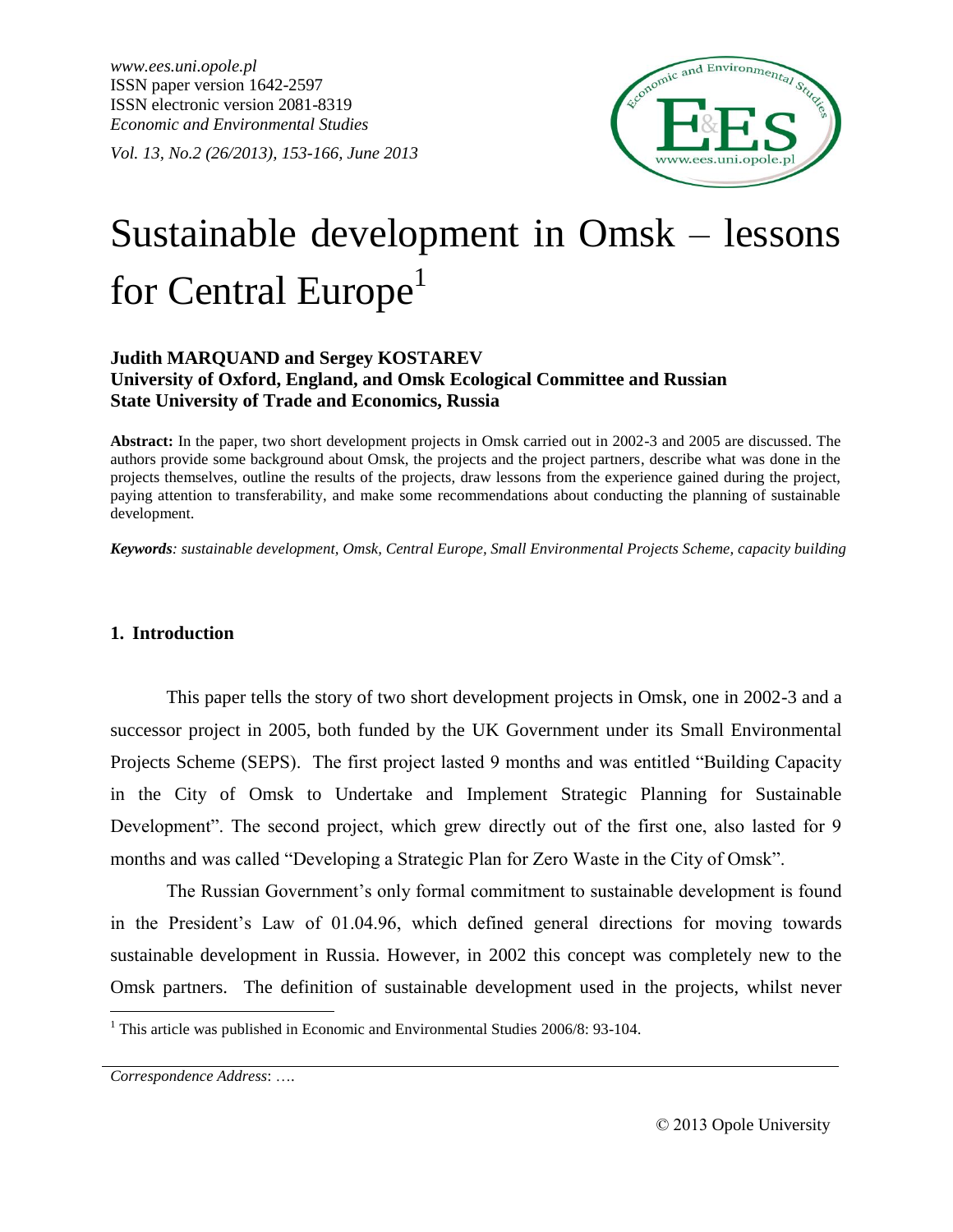expressed explicitly, was based on Brundtland's definition and made use of the well-known Venn diagram, where sustainable development is possible if and only if the economic, social and environmental aspects of problems are considered jointly and solved together. This is of course completely compatible with the EU 2001 "Strategy for Sustainable Development" (Commission of the European Communities, 2001) and with the proposed Guiding Principles for 2005-10 (Commission of the European Communities, 2005). Hence, it is appropriate to consider how far the lessons from the Omsk projects are transferable.

In this paper we:

provide some background about Omsk, the projects and the project partners

describe what was done in the projects themselves

outline the results of the projects

draw lessons from the experience gained during the project, paying attention to transferability

make some recommendations about conducting the planning of sustainable development.

#### **2. Background**

Omsk is a large, old industrial city with more than 1 million inhabitants. It was founded by Peter the Great at the confluence of the Irtysh (the biggest tributary of the Ob) and a smaller river called the Om. Dostoevsky was imprisoned there in the  $19<sup>th</sup>$  century; Admiral Kolchak, the leader of the Whites, had his headquarters there in 1918-19. There is a splendid theatre built in 1905, (where Putin recently watched Michael Frayn's Noises Off.) Omsk is a city with manifest civic pride.

Strategic planning in Omsk dates from the middle of the 1990s. There was an attempt then to create a plan for the strategic development of Omsk. The first concept was worked out and discussed at a city conference in 1998. In 2002 a new variant of this concept for the strategic plan was developed, which included analysis of all the spheres of the city's activities and suggestions about its development priorities, but which did not include any practical mechanisms for involving the city in the process of strategic planning. The work on the SEPS project draws

154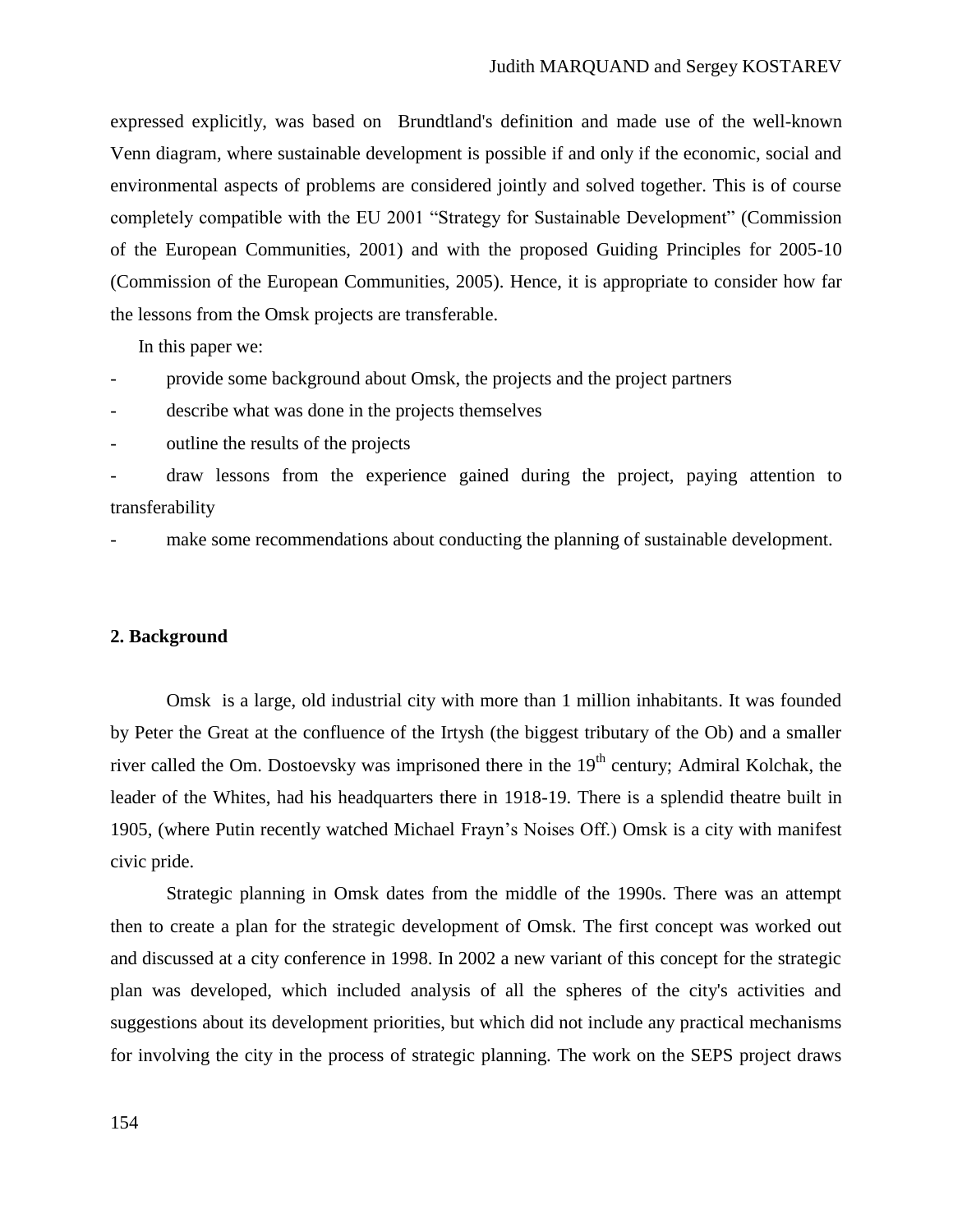on the analytical advantages of previous concepts and attempts to suggest a method for step-bystep implementation of the process of sustainable development.

However, there is one very important institution in Omsk, which as far as we know is unique in Russia. This is the system of territorial self-help committees (SHCs). These started in 1992 from a request in one area to set up such a (locally-elected) committee. Now there are 76 such committees, each one having been set up by local demand. In each case, the first step is to hold a citizens' meeting, where the chair is elected. There is always a candidate suggested by the municipality, but also others proposed by local citizens, including the possibility of selfnomination. Locally proposed candidates often win. The chairs, usually women, hold office for 4 years, subject to their constituents' approval. Each committee is responsible for raising the quality of life in its area. The municipality does not tell the committees what to do. There is a legal document which defines their functions. Each of the 5 administrative districts has a fund for its territorial self-help committees, administered by a chair elected from and by the chairs of the constituent committees, who is supported by another of the chairs in the role of secretary. The municipal budget provides funds, including funds for administrative support. As well as the 76 self-help committees, there are about 70 house committees (with about 3000 block leaders) and about 500 committees for small estates of wooden houses – 40% of the housing in the city is in such areas. Links between these various committees and the local self-help committee are not always clear.

The first project, SEPS 83, had its origins in a short study visit in 2001 within the framework of a Tempus Tacis project. Judith Marquand had taken a small group to see environmental policies at work in Yorkshire and Teesside in the UK. Sergey Kostarev was a member of this group. At the end of the visit he asked whether it would be possible to develop a project with him in Omsk. The SEPS programme provided a suitable vehicle. The British Council administered the SEPS programme. Negotiations with them seemed interminable, but at last a 9 month contract was agreed, starting in June 2002.

We set up a steering committee in Omsk, chaired by Sergey Kostarev, by then Chairman of the Omsk Ecological Committee, and including 3 of the Mayor's special advisers, a senior member of the Finance Department in the city administration and the previous Chairman of the Ecological Committee, who is a social scientist. The UK participants were Judith Marquand as project leader and Ralph Cobham, a very experienced consultant in sustainable development,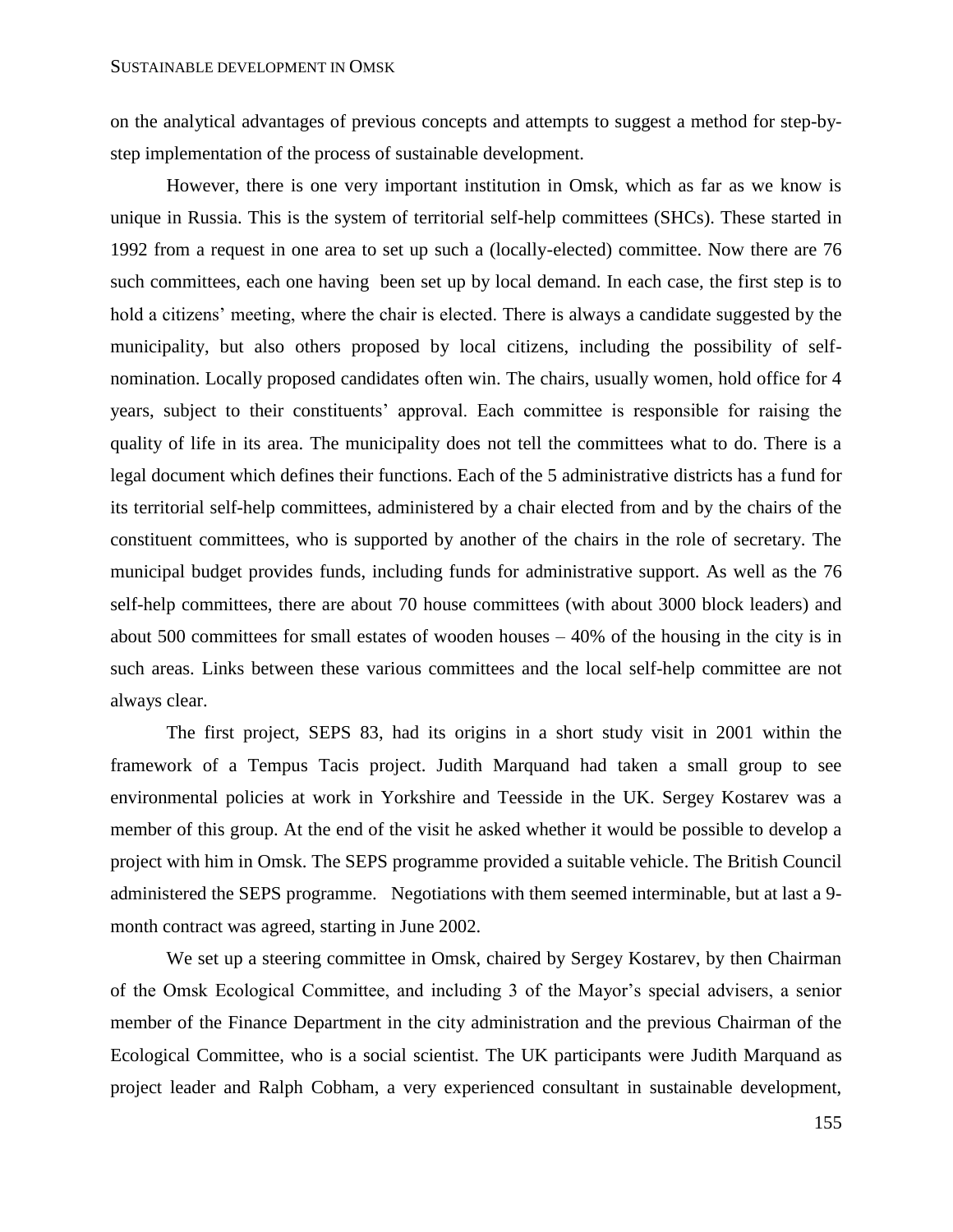who was already working with Scott Wilson Kirkpatrick on a big project in Tomsk. The total UK input was (in theory!) only 34 days. The overall objective of the project was "to build capacity in Omsk to develop and implement strategic plans for sustainable development and to disseminate information to other parts of the Siberian region about how this can be done".

The second project arose directly from the recommendations of the first one. This time, the Omsk partners, led again by Sergey Kostarev, included as a main partner an environmental NGO, "The Ecological Centre for Children and Youth", which developed and implemented an impressive educational and informational programme. The Mayor's Environmental Adviser, who had been involved in the earlier project, was central to this one. From the UK, Judith Marquand was joined by Adam Symons, then Head of Waste Management at Oxfordshire County Council. The total UK input was larger - 61 days. The overall objective of the project was to develop a strategic plan for waste management in Omsk.

#### **3. The Strategic Planning project – Methods**

The first project began with a 2-week visit to the UK by 5 members of the Omsk Steering Committee and an interpreter. Based in Oxford, they heard about the planning procedures of 3 local authorities regarding sustainable development, their work with small and medium enterprises, their waste management systems, and visited several NGOs dealing with community affairs.

Back in Omsk, they began work on their own strategy for sustainable development. The structure adopted for the published plan started with an analytical report on the economic, social and environmental condition of Omsk (SEPS-83 Project, 2003a). It then went on to develop an Action Plan (SEPS-83 Project, 2003b), focusing in particular on three selected priority areas.

What is important is not so much what the plan contained, but the process by which it was produced. Omsk was no stranger to traditional Soviet-style top-down planning. Indeed, the *Concept of the Development of the City of Omsk*, which was being produced at the same time as our project, was still top-down and full of theoretical projections. By contrast, our plan was rooted in the situation on the ground, the resources which were currently available and the funds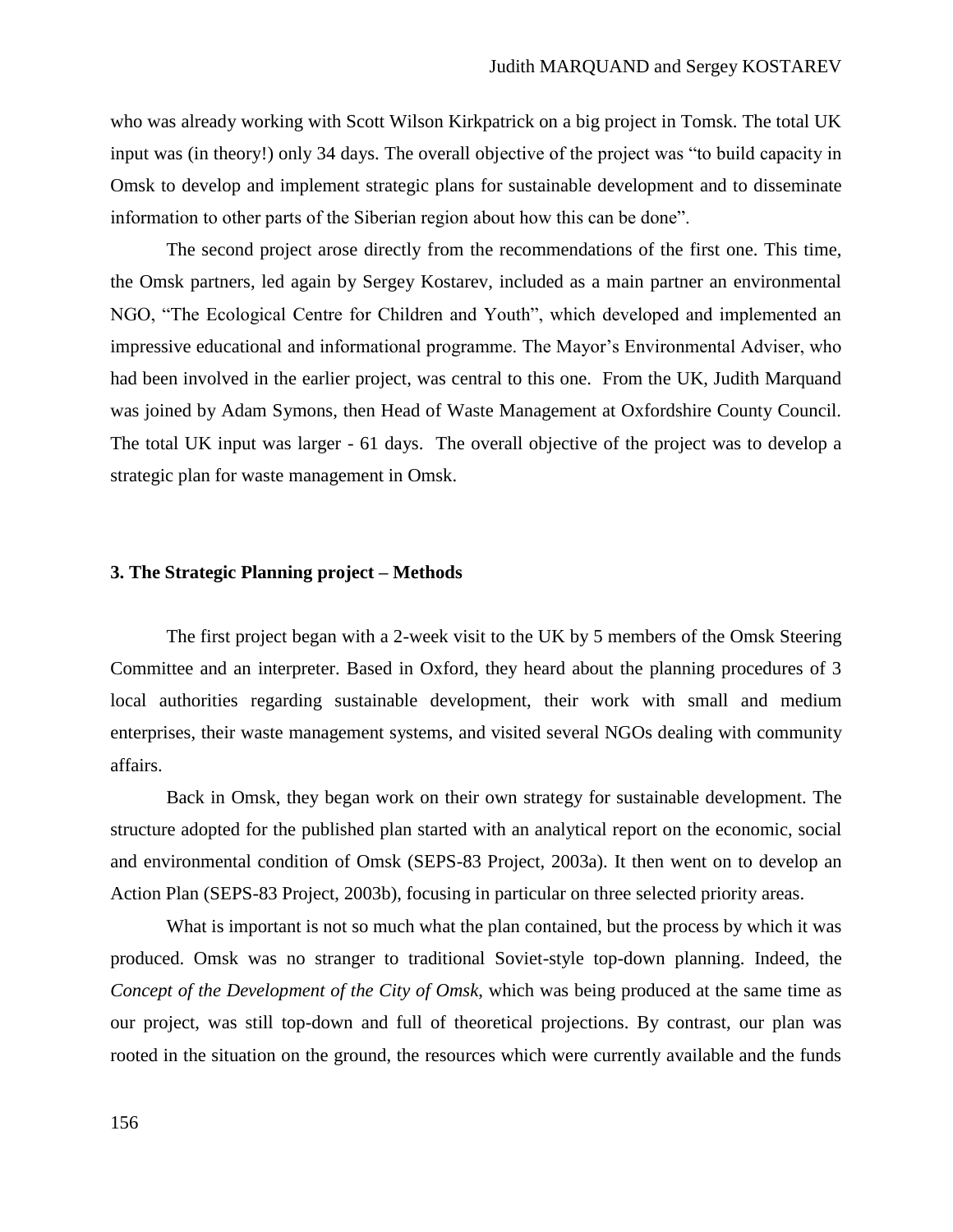it was feasible to mobilise over the next few years. At the outset of our project we explained our methods to the mayor. He was highly supportive and interested to see what would emerge.

The way in which we rooted the plan in the expressed needs of the people in the city was, in terms of the political realities present in Omsk, the most innovative dimension of all. We developed the plan with the help of a group of about 20 stakeholders representing all the major interest groups in the City. This stakeholder group included representatives from large and small firms, representatives of a range of environmental and training NGOs, the media, consumers, the SHCs, the City administration and the federal Ministry of Natural Resources. Some members of this group knew each other well. But others had never met before and they had certainly never been consulted in this way about priorities for action, let alone for action to promote sustainable development within the city.

After discussing the concept of sustainable development with them, they carried out a SWOT analysis (an analysis of strengths and weaknesses) for the situation in Omsk. It took account of about 20 different factors and defined the strengths and weaknesses of the city over a wide range of social, economic and environmental spheres. From the results of the SWOT analysis, the stakeholder group selected 3 priority areas for action. As a result of the discussion on sustainable development, they agreed that one of these priority areas should be primarily economic, one primarily social and one primarily environmental. The areas selected as priorities were:

- the development of the capacity of the self-help committees
- the development of small and medium enterprises
- the improvement of the waste management system.

Much more detailed implementation plans were then produced by the steering committee for each of these priorities and agreed with the stakeholder group at a subsequent meeting. The plans outlined what should be done, by whom and when. Indicators of progress started to be developed (SEPS-83 Project, 2003b).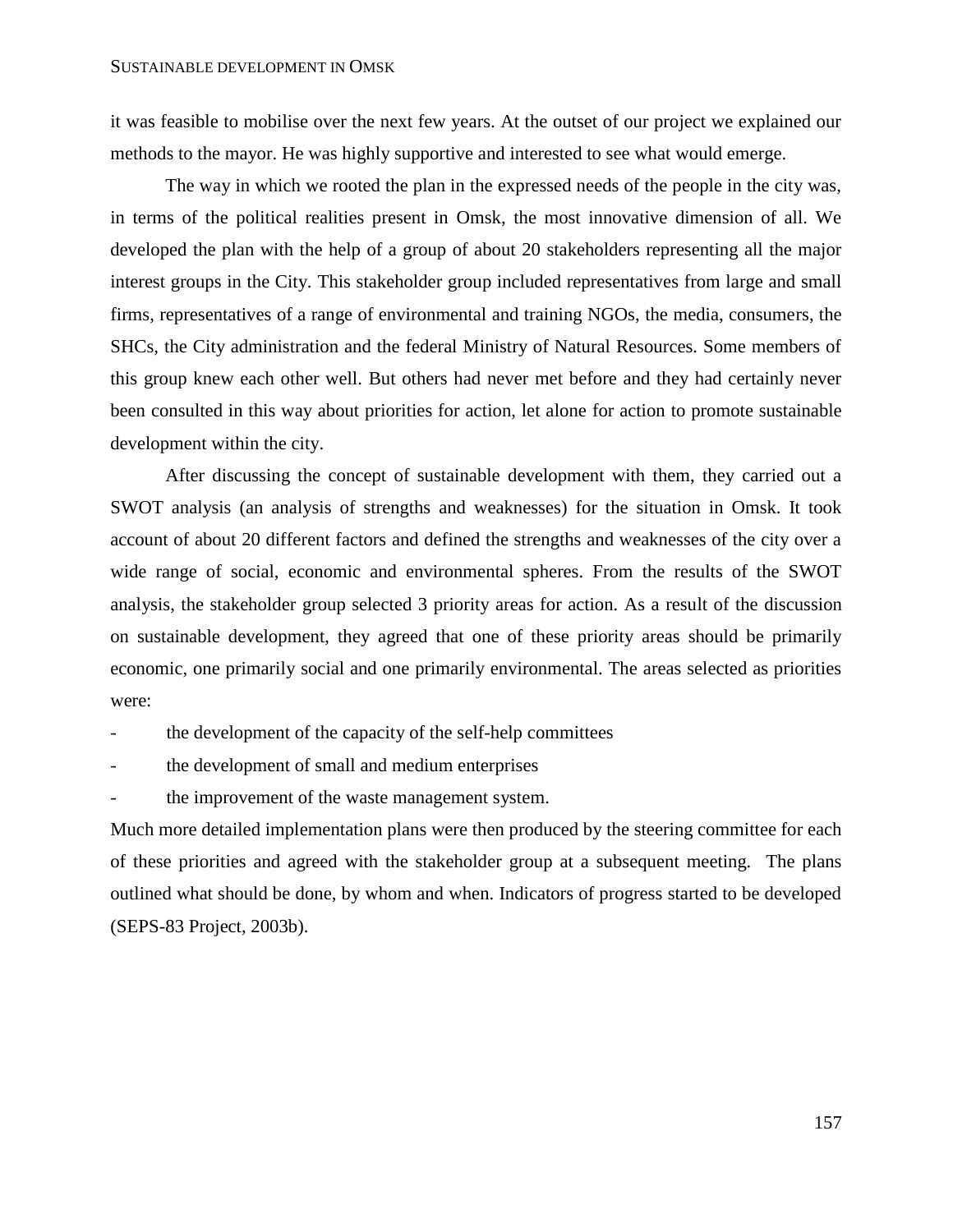# **4. The Strategic Planning project - Results**

The Mayor was extremely enthusiastic about the project. One of the members of the steering committee reported that he mentioned sustainable development no fewer than 7 times in a speech he made just after receiving our report!

When Judith Marquand interviewed the steering committee about the project in November 2005, 30 months after the end of the project, it was clear that it had made a significant impact, particularly because of the effect it had made on the steering committee members themselves and the work that they had done subsequently. For example, the member who was chairman of the mayor's self-help committee group had worked with them on a concept of their own and conducted several seminars with SHC leaders. He had used the methods of the project successfully in planning sustainable development in one of the smaller cities in the north of the Omsk Region. The mayor's adviser on environmental affairs reported that private businesses had started to be brought into waste collection and confirmed that SHCs had developed in competence. He often made use of examples from the study visit. A member of the financial administration had changed her whole approach to decision-making. She and others had tried to apply this in developing the mayor's strategy – they now talked to and worked with SHCs. Another of the mayor's advisers had been particularly impressed by the concept of indicators, as well as by the merits of bottom-up approaches. Sergey Kostarev listed a wide range of benefits, relating mostly to methods of working in a group and with methods of consulting a wider public.

When the group was asked about the effects of the project not on themselves, but on the city, it emerged that attempts to work on strategic development had continued to take place, but they had been hindered by the poor relationship between municipal and regional authorities, until the new mayoral elections in 2005. Afterwards, a City Strategic Development Board was established. It elaborated more than 50 programmes for different branches. This is probably too many! But the process for deciding the programmes had been improved. Citizens were brought into a wide public discussion. Only after such discussion were programmes included in the city development plan for the period 2006-2010.

One of the team summarised the position: "We cannot talk for the whole city, but for example with respect to self-help committees, they have started doing things differently. Also business and housing have changed. The cleaning of the city is the first area into which business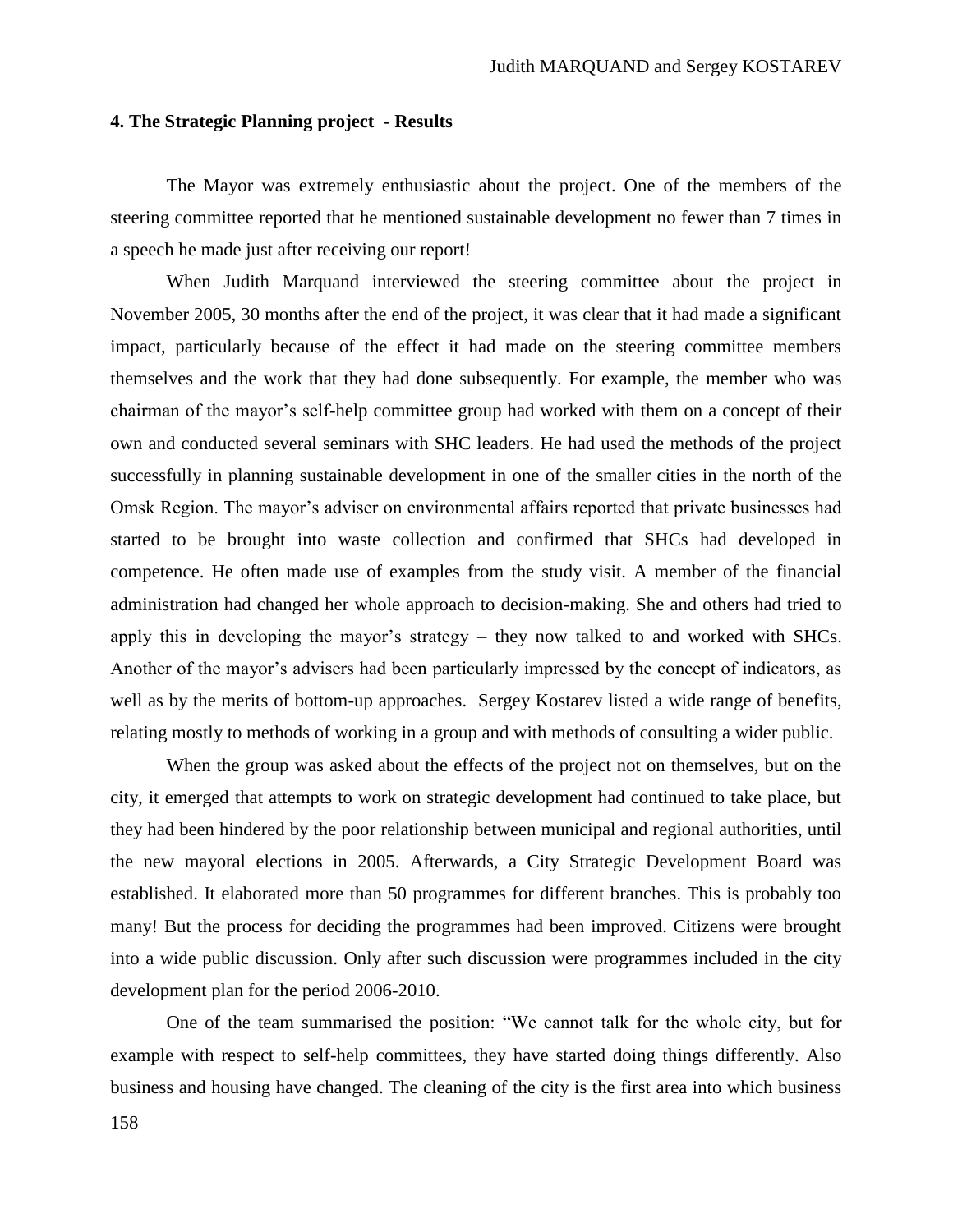has come. In housing, they are about to introduce contractors subject to a central law. There is now a new approach. Fewer concepts and more implementation and action plans." Also, all the mayor's programmes are now monitored and evaluated.

# **5. Waste management project – methods**

In 2005, we were able to take one of the main recommendations of the SEPS 83 project forward directly into a further SEPS project. The new project started in March 2005 and ran until the end of November. The primary role of the new partner, the "Ecological Centre for Children and Youth", was to produce an intensive information and education campaign in the 3 SHC districts which the Omsk team, in conjunction with the administration, had selected to participate in the project. An Environmental Information Service manned by 15 volunteers was set up. There were 10 theatrical productions about waste, mainly for children, with extensive audience participation. Workbooks were produced for schools, together with a range of competitions for school children. There were posters about the pilot activities and competitions.

However, the central work of developing a strategy and an advisory team within the administration to implement it was badly delayed by the mayoral elections at the end of April. The previous mayor was not a candidate. We had to wait until the new mayor and his new team were in place – in effect, till late May – before we could seek direct support and participation from the administration. Fortunately, the previous mayor's environmental adviser, Rinat Valitov, remained in a pivotal position, where he was able to take the work of the project forward.

But the timing of the administrative changes meant that it was not feasible  $-$  if, indeed, it ever had been – to train a strategy support group within the administration within the tightly timeconstrained project. Instead, we trained 2 members of the Ecological Centre for Children and Youth to undertake the support work for the pilot recycling exercises which went forward in the 3 SHC areas.

The main project had 2 closely-related prongs. The first was to develop, through consultation with a stakeholder group, the skeleton of an overall strategy for waste management within the city. The second was "to develop the capacity to implement a selection of communitywide waste collection and recycling schemes". This implied developing the capacity to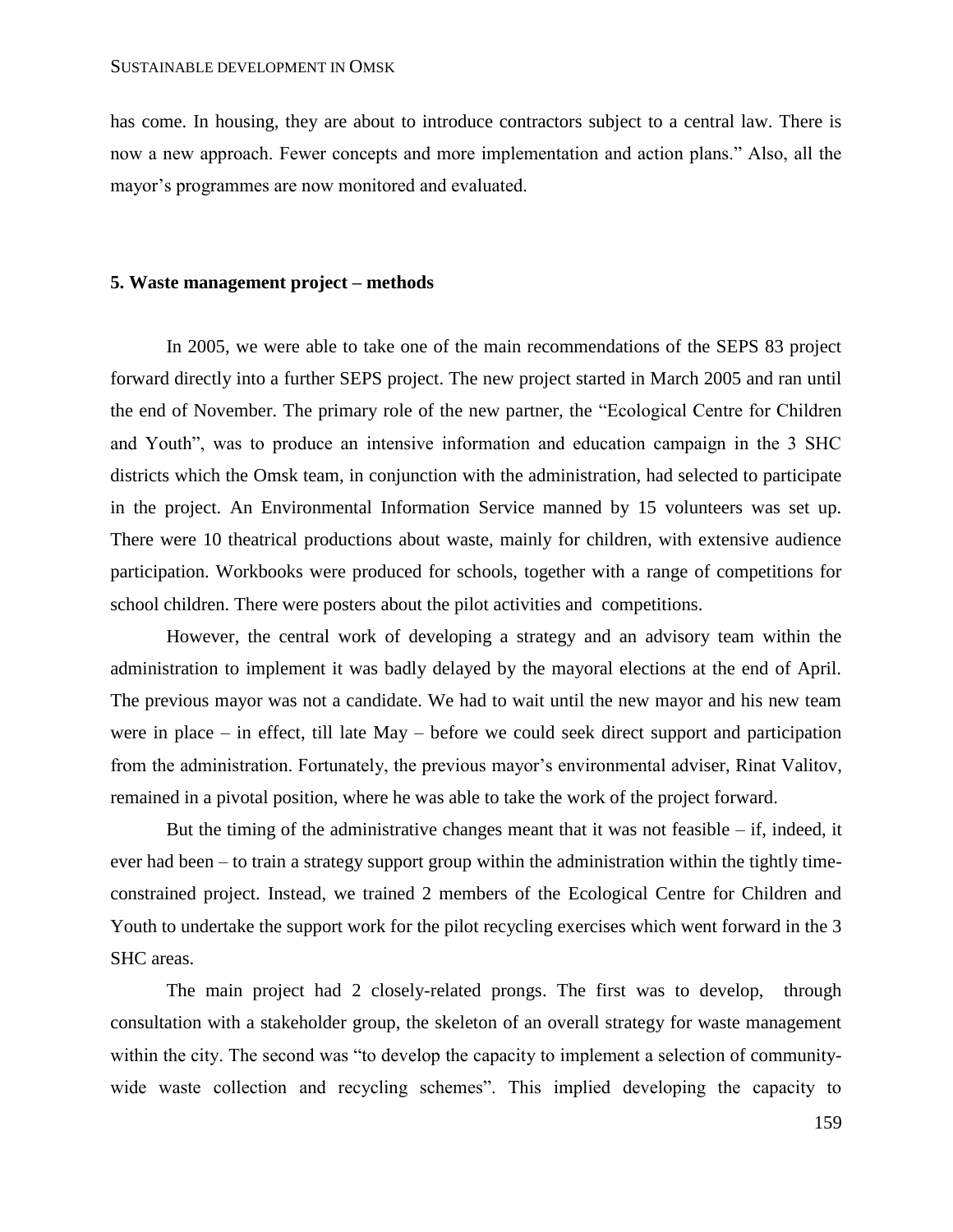experiment, to draw conclusions from the experiment and to build on the evaluation of the experiment to implement a scheme for the household separation of waste, as an input to the overall strategy. In order to do this, we worked with the 3 SHCs, the parts of the administration concerned with waste collection and disposal, the waste collection contractors, and the only significant recycling firm in the city.

Given the shortage of time and the uncertainties within the administration, we had to start immediately with the pilots, working seriously on the rest of the strategy only when the shape and interests of the new administration became clear. In discussion with the 3 self-help committees, it became clear that their priorities were to do something about the collection of segregated plastic bottles, paper and cardboard. So we put in place a carefully designed experiment with two special bins, one for plastic bottles and one for paper and cardboard, at 15 sites within the 3 areas.

The pilot collection took place from the beginning of June until the end of August. In 2 of the SHC areas, none of the housing blocks had refuse chutes. However, in the third, at one of the sites the blocks did not have refuse chutes and at one they did have refuse chutes. Half of the bins for paper had flaps and half did not. The condition of (all) the bins and the sites was monitored each day for a week just before the pilot started and for one week each month during the course of the pilot.

At the start, until about the end of June, the bins were used properly. Later, the waste in them became more contaminated. The holes for plastic bottles had been found convenient for disposing of plastic bags! The paper bins with small lids over the slots did not contain much paper; the paper bins with open slots worked better. There were problems with collection. On some occasions the collection vehicle had broken down and failed to collect the waste, which had led to overflowing bins. There was then little incentive to segregate.

The conclusion which the self-help committees drew from this experience was that there was a need for further education of the public. They pointed to a need for information about the pilot schemes to be distributed to every household, not just each block. However, even if only a few people do not co-operate, then the bins become contaminated. Extra education and information, while desirable, is not likely to lead to a sufficient response. Discussion between the self-help committees, the administration, the recycling firm Omskvytorsyriei and the waste collection and disposal firm Clean City suggested that a better way forward would be to provide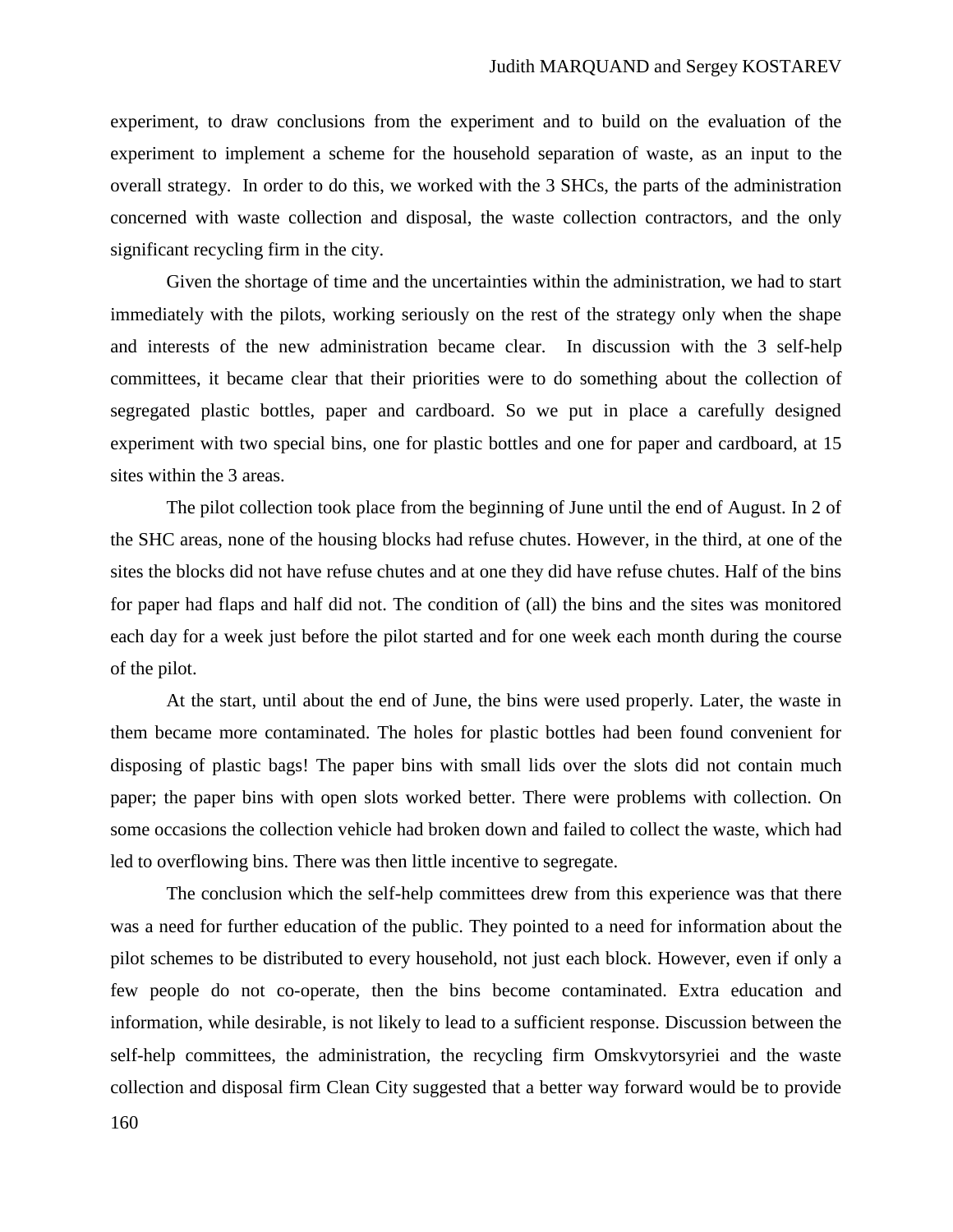supervised sites at selected points in the SHCs, where the condition of the segregated waste could be monitored. This suggestion is being taken further.

At the outset, the administration, in particular, expressed scepticism about the readiness of the public to take part in any scheme which required their co-operation in the segregation of waste. The usual claim was made, that the Russian mentality is such that no one would cooperate actively in anything. Also, it was alleged that apartments were too small to allow segregated waste to be stored. If the contaminated bins had been the only evidence of unwillingness to participate, such doubters might have been vindicated.

Fortunately, it was not the only evidence we collected. Demonstration of the readiness of many citizens to take part in schemes to segregate waste was provided by 2 questionnaires. 500 copies of the first questionnaire were distributed by house leaders at the outset of the pilot scheme. 500 copies of the second questionnaire were distributed by house leaders at the end of the pilot scheme. The methods of distribution, despite detailed instructions, are certainly not above question. Nonetheless, the results are unequivocable. The first questionnaire distinguished between different types of houses and asked how far people thought they would be prepared to segregate plastic bottles, paper and cardboard. People were also asked what other wastes, if any, they would like to segregate.

The second questionnaire, at the end of the pilot scheme, asked whether (and how often) households had in fact segregated plastic bottles, paper and cardboard during the pilot scheme. It also asked whether households would be prepared to separate glass bottles, metals and food waste – the 3 suggestions made most frequently in response to the first questionnaire. In brief:

- on average, about as many households segregated plastic bottles at least once a week (54%) as said before the start of the project that they would (57%);

- on average, about as many households segregated paper and cardboard at least once a week (40%) as said before the start of the project that they would (44%);

- 56% of households said they would segregate glass bottles;

- 47% of households said they would segregate metals;

- 46% of households said they would segregate food waste.

There was wide variation between self-help committee areas. Households in one area were much more active in segregation than in the other two. But all in all, the results suggest that people do actually segregate waste when they say they are willing to do so and that a significant proportion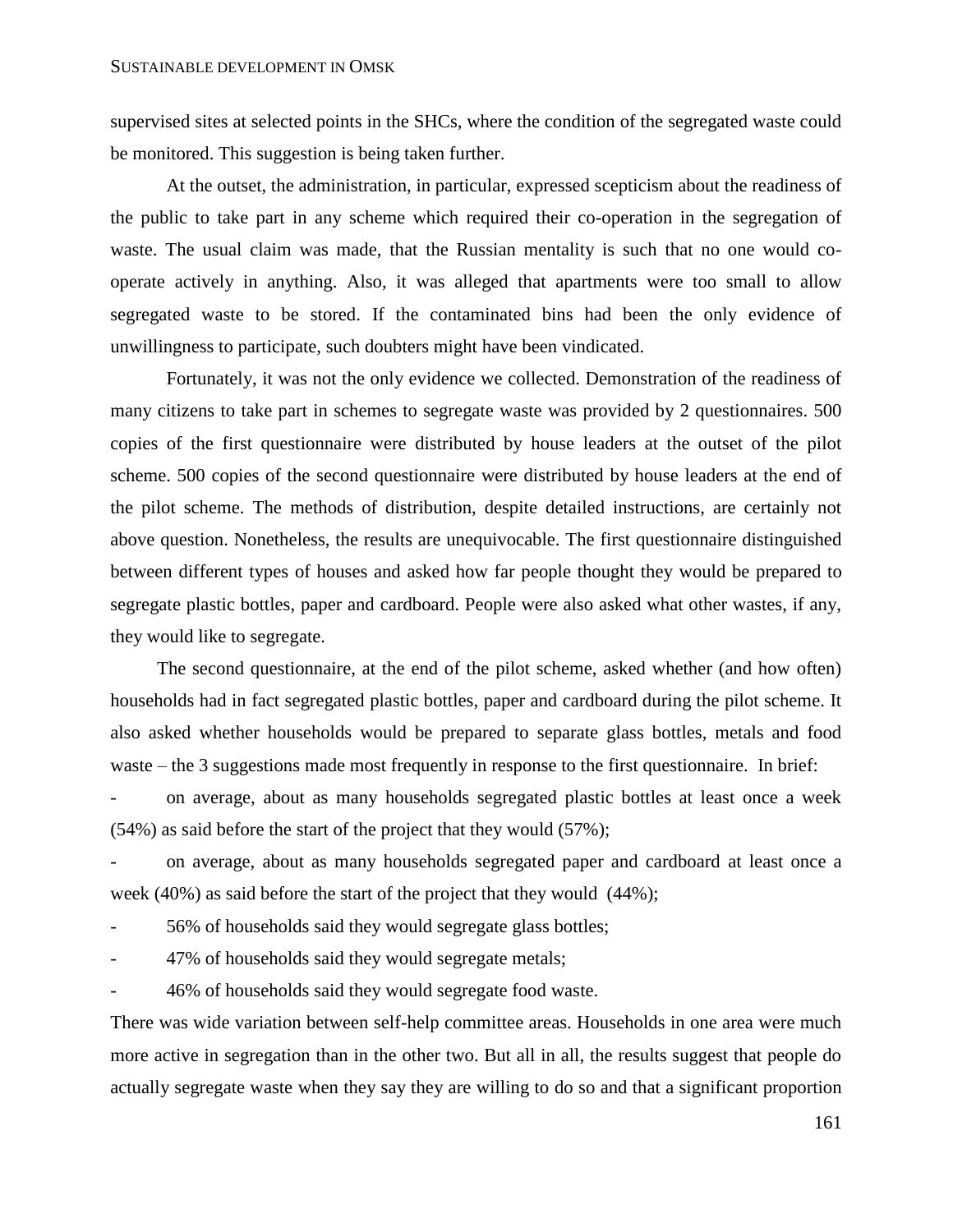of households are willing to segregate not just the types of waste covered in the pilot scheme, but other types of waste too. The "Russian mentality" is not the insuperable obstacle it was alleged to be.

We discussed the results of the pilot schemes in November with the SHCs, administration, waste collection firm and recycling firm. It was agreed that there were several problems with the system that was piloted, but that there did appear to be a feasible way forward by providing supervised sites at each SHC for collecting segregated waste. So Omsk is moving forward with plans based on the lessons learnt from the pilot exercise.

Suggestions for the strategy were discussed with stakeholders in September. Background material regarding the strategy and a list of 14 issues which the strategy should cover were presented to an audience of 114 at the final conference in November. Conference members selected four of these issues: recycling, re-use, education and the legal framework, as the top priority areas for the strategy to cover. Aspects of the legal framework are of course prerequisites for other changes to take place – in Russia, there still remains a veritable forest of outdated regulations which provide a ready means of obstructing any would-be reformer.

Moreover, the new mayor has made waste management one of his top priorities. The strategic plan for waste management, which began to be created during SEPS 366, is included as the basis for this programme. The plan includes budget funds for waste management of over 250 million roubles for the period from 2006-10. The costs of implementing recommendations from the project can be included in this.

In addition, 3 newsletters for the project have been produced. There is a website, www.ecomsk.ru/project/seps/index.htm, both in Russian and (partly) in English. More workbooks, teachers' handbooks and copies of the outline strategy have been printed for future use. The final conference in November disseminated information about the project to other SHCs in Omsk, representatives from other parts of the region and to activists from Novosibirsk and Tomsk. In the first instance, the Omsk partners intend to work with other SHCs and with villages elsewhere in the Omsk Region.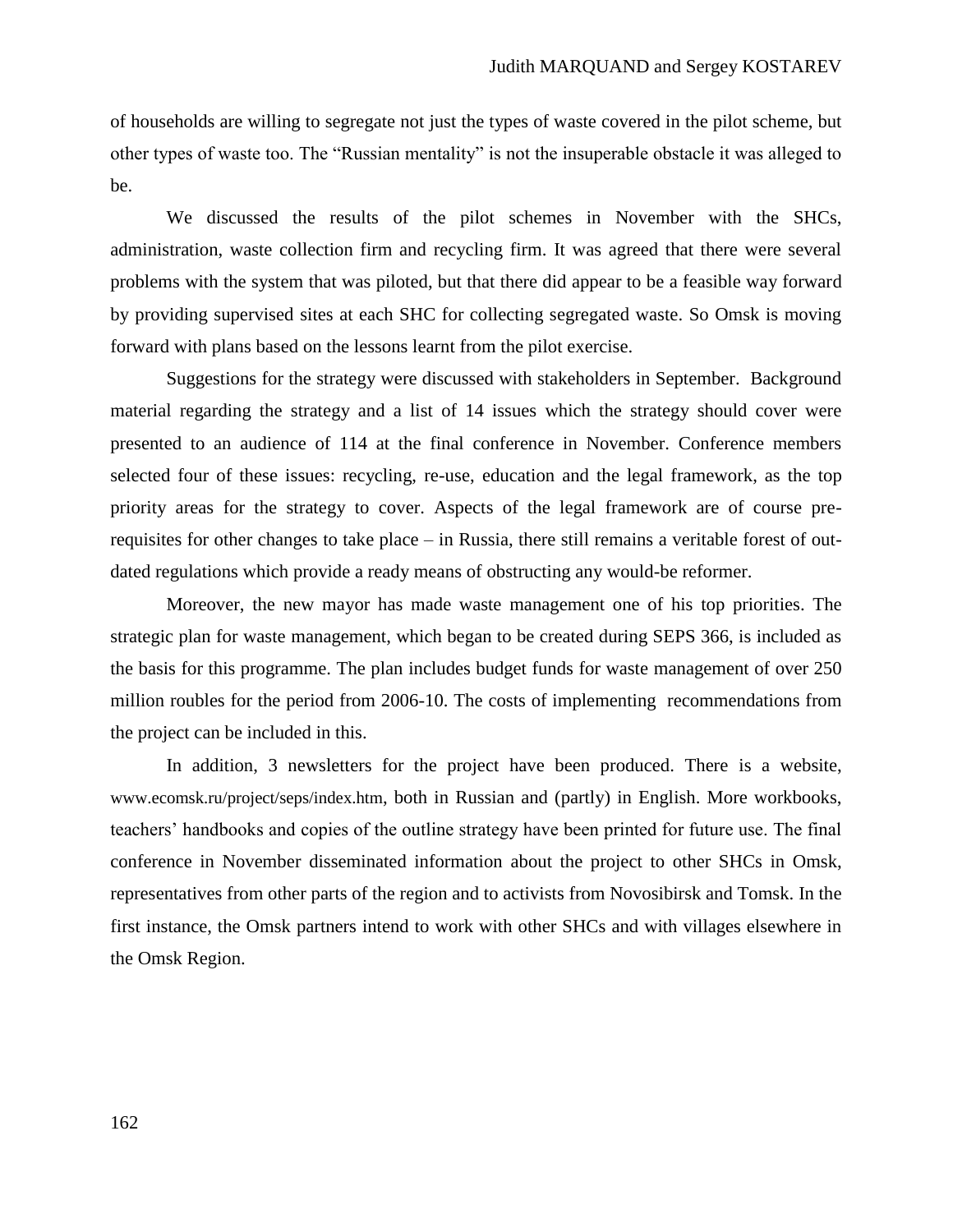#### **6. Waste management project – results**

To summarise the results from the waste management project:

it looks as though a viable way forward for recycling has been found;

within the general strategy, priorities have been selected for immediate work: reform of the legal framework (placed  $4<sup>th</sup>$ ) is actually a pre-requisite for the others;

there are budget funds for waste management in the municipal budget, which are able to accommodate the recommendations from the project;

plans have been made to start to disseminate what has been learnt about how to develop a strategy of waste management, including segregation of some types of waste, in other parts of the city and the region.

All in all, people in Omsk have developed the capacity to plan for this aspect of sustainable development and to carry out their plans.

#### **7. Lessons from the Omsk projects and thoughts about their transferability**

The two sustainable development projects in Omsk were undoubtedly successful. What were the factors which contributed to their success? How far do these factors yield lessons which are transferable?

Firstly, the steering committee for each project was made up of individuals of high competence and great commitment, who welded themselves quickly into a high-performing team. It is impossible to place too much emphasis upon this. At the final conference of the first project there was a presentation about sustainable development given by a team from elsewhere in Siberia, who had been working on their project for 3 years. The Omsk group, who had been working on such a project for only a quarter of that time, had already made far more progress and understood what they were trying to do, and why, with much greater clarity.

Secondly, the team had already understood what good practice was like before they started work. The study visit to selected areas in the UK at the beginning of the first project was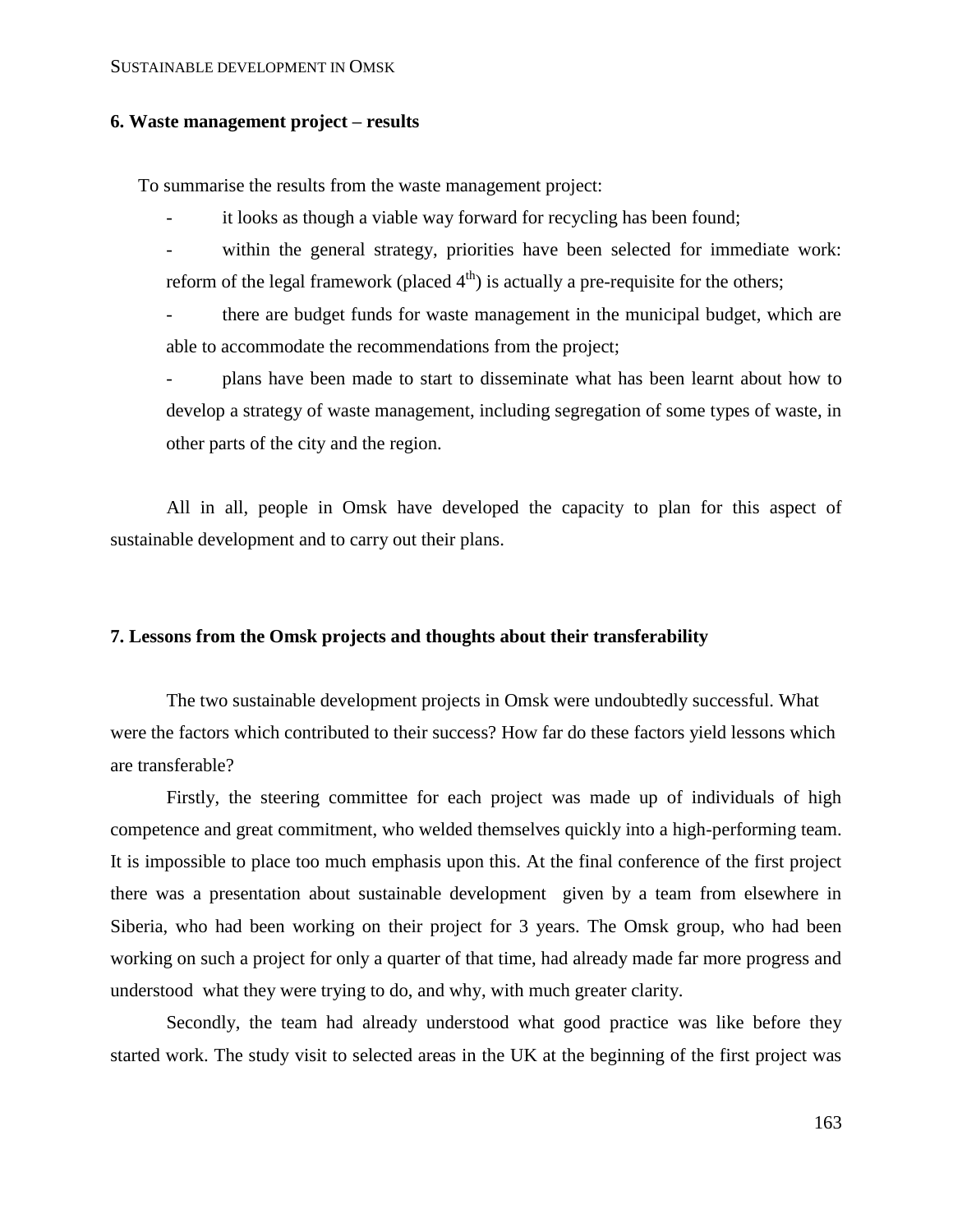seminal. Moreover, the contribution of consultants with directly relevant expertise – Ralph Cobham in the first project, and Adam Symons in the second – was irreplaceable.

Thirdly, there was genuine consultation with stakeholders in each project from the very beginning. The directions chosen for detailed work and the precise details of the pilot schemes on the ground were all bottom-up decisions. The team suggested a framework, but it was the stakeholders who approved it and who proposed the way forward.

Fourthly, this consultation with stakeholders was greatly helped by the existence of selfhelp committees. There were already genuine, elected community representatives with whom it was possible to discuss. They knew their constituencies well, both in personal and in physical terms.

Fifthly, the projects were understood by and supported by the local administration from their outset. This has enabled the waste management plans to be incorporated into the local plans and the City budget. If, as we hope, we succeed in obtaining a further project, focussed explicitly on the self-help committees, this will undoubtedly be true of that as well.

In more general terms, the ideas expressed in the city's concept of strategic planning provided the context within which priority issues were set. The SEPS projects promoted the process of strategic planning, showing how to achieve particular solutions to particular problems.

Finally, the projects, especially the waste management project, were supported by extensive education and information programmes.

How far are these success factors relevant to the planning of sustainable development in Central Europe?

Central Europe, like Russia (and indeed like many parts of Western Europe, much more than countries such as the UK like to admit) has a long tradition of top-down bureaucracy, which pervades institutional relationships in a myriad of ways. Its erosion takes patient, detailed work on a multitude of fronts. Old traditions die hard. It is necessary to work with these traditions rather than against them, wherever possible. Persuasion and experimentation are better methods than administrative regulation. But it is necessary to make sure at all levels that local and national customs, laws and administrative regulations do not unreasonably obstruct the adoption of policies for sustainable development.

164 The biggest single difference between Central European countries and Russian cities is of course membership of the European Union. Central European countries have to meet the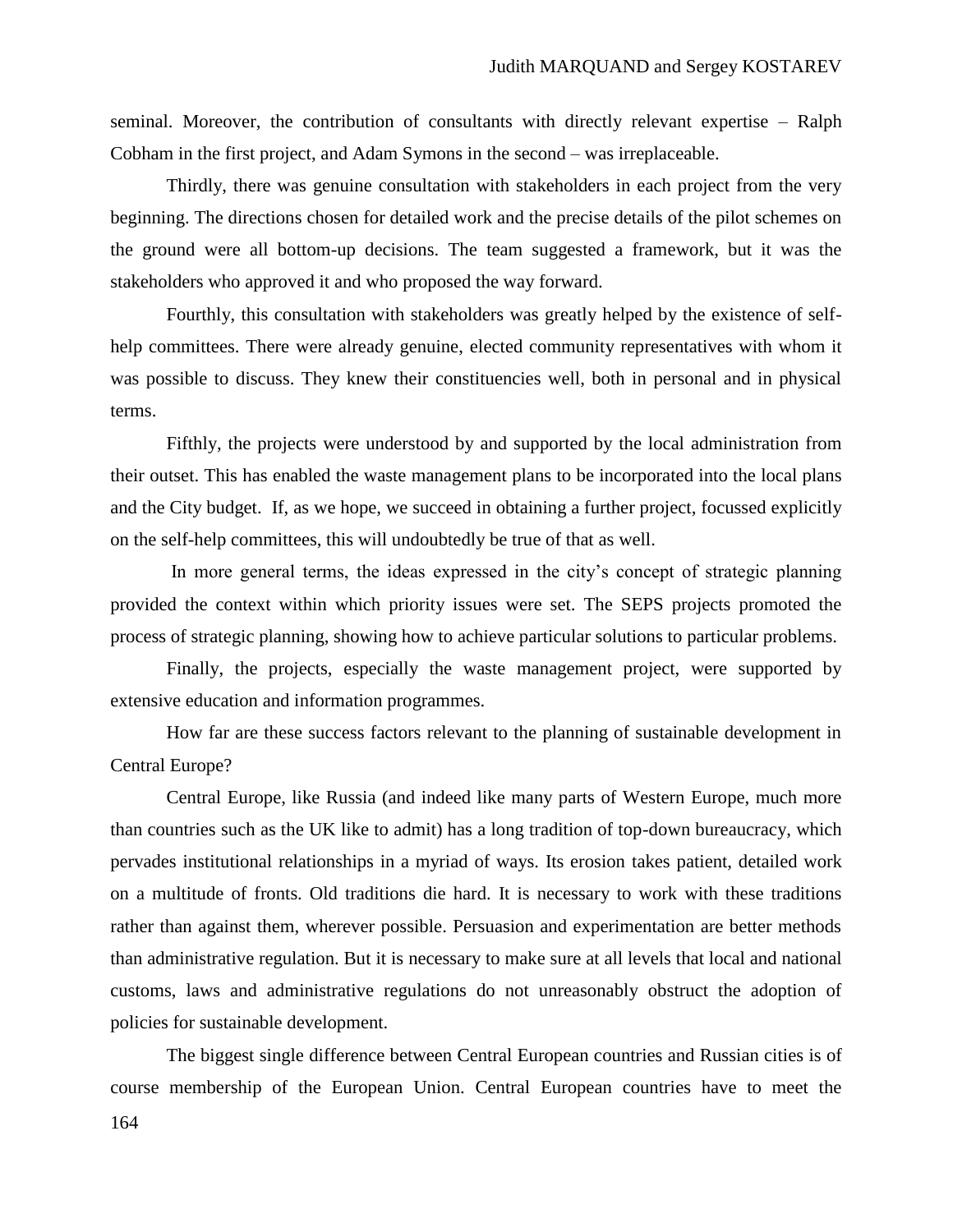European Union requirements regarding strategies for sustainable development. This makes it imperative that such strategies are adopted, but it does not guarantee that the strategies adopted will be good ones.

This is where the lessons from Omsk become relevant – making sure that administrations employ or work with high quality teams, that they learn about good practice elsewhere, that stakeholders are truly involved from the start, leading to bottom-up rather than top-down selection of priorities and endorsement of indicators. It is not always easy for official bodies to become open to experiment and indeed to develop the capacity to learn constructively from experiment. It is not always easy for them to accept the value of local variations – that variety in "local ecologies" is a source of richness to be preserved, rather than an embarrassment to be hidden or ignored.

People in Central Europe, like people in Western Europe and, indeed, people in Omsk, want to build better lives for themselves, their families and their communities. The challenge is to find effective, sustainable ways of enabling them to do this, amidst institutions designed to a large degree with other ends in view.

#### **Literature**

- Commission of the European Communities (2001). *A Sustainable Europe for a Better World: A European Strategy for Sustainable Development.* Brussels, 15.5.2001 COM(2001) 264 final.
- Commission of the European Communities (2005). *Draft Declaration on guiding Principles for Sustainable Development.* Brussels, 25.5.2005 COM(2005) 218 final.
- SEPS-83 Project (2003a). *Building Capacity in Omsk City to Undertake and Implement Strategic Planning for Sustainable Development: Analytical Report.* Omsk.
- SEPS-83 Project (2003b). *Building Capacity in Omsk City to Undertake and Implement Strategic Planning for Sustainable Development: Action Plan.* Omsk.